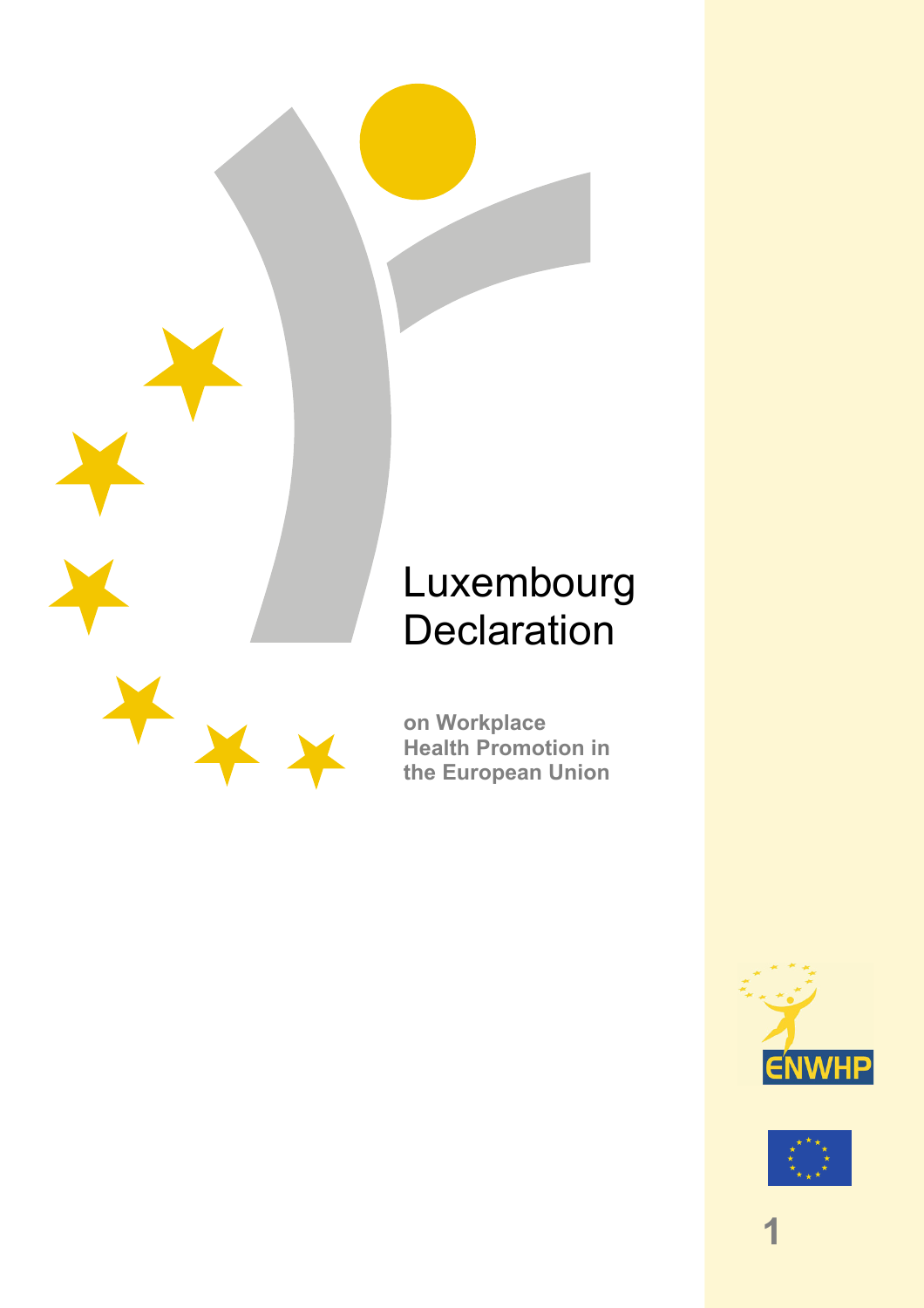

## **The Luxembourg Declaration on Workplace Health Promotion in the European Union**<sup>∗</sup>

Workplace Health Promotion (WHP) is the combined efforts of employers, employees and society to improve the health and well-being of people at work.

This can be achieved through a combination of:

- improving the work organisation and the working environment.
- promoting active participation.
- encouraging personal development.

The implementation of Workplace Health Promotion can be supported by the application of health management principles.

#### **Introduction**

The EU 3rd Health Programme outlines the strategy for ensuring good health and healthcare for Europe. It feeds into the overall Europe 2020 strategy which aims to make the EU a smart, sustainable and inclusive economy promoting growth for all – one prerequisite for which is good health. Keeping people healthy and active for longer has a positive impact on productivity and competitiveness. WHP programs contribute to this European strategy by the establishment of a healthy, engaged and well-qualified workforce.

The EU OSH Strategic Framework 2014 -2020 aims at ensuring that the EU continues to play a leading role in the promotion of high standards of working conditions both within the European Union and internationally. In line with the Europe 2020 Strategy, it contributes to improving job quality and job satisfaction, while improving the competitiveness and productivity of European companies.

Supported by the European Commission, the European Network for Workplace Health Promotion was established more than twenty years ago to support the European strategies in these areas by developing WHP into a powerful instrument to contribute to the creation of a healthy, engaged and well-qualified workforce. The European Network includes organisations from all Member States, countries of the European Economic Area and Switzerland. By doing this the Union is encouraging the Member States to place WHP high on their agenda and to incorporate workplace health issues in all relevant policies. The objective of the Network is to identify and disseminate examples of good practice of WHP by exchanging experience and knowledge. It also aims to support the development of WHP throughout Europe by undertaking research, developing training and accreditation of good practice.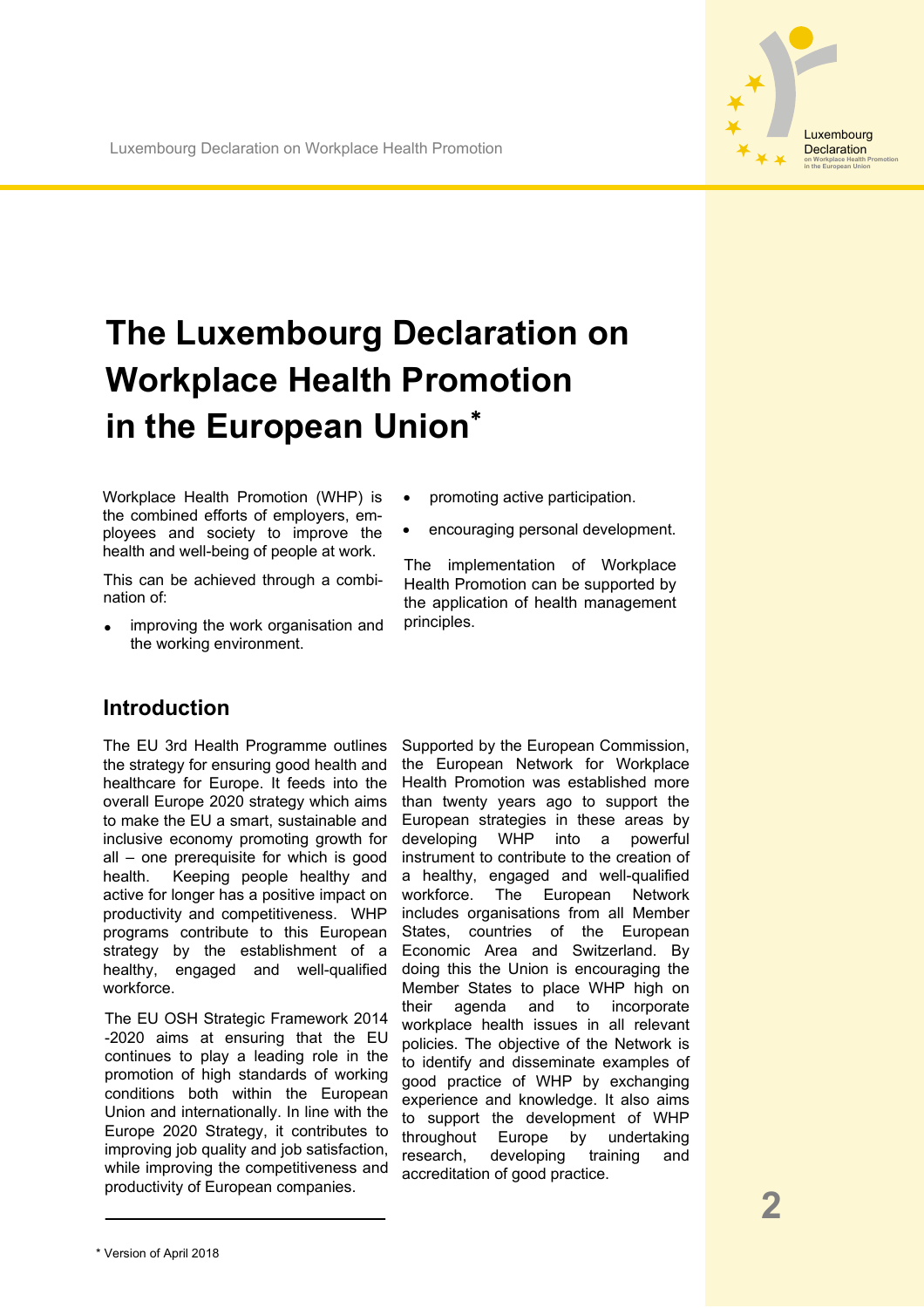

### **Challenges for the working world in the 21st century**

The world of work is undergoing major • The increasing importance of service change - a process that will continue. Some of the key issues to be confronted are:

- A global, fast-changing and competitive working environment.
- Industry 4.0: new technologies, innovative processes, big data, nanotechnologies, robotics, artificial intelligence, ICT.
- Diversification of employment forms (e.g. part time and temporary employment, telework and virtual labour).
- Greater diversity in terms of age, gender, cultural and functional capacity in the working population.
- High unemployment in many countries.
- sector. • Downsizing of organisations.
- An increasing number of people working in small and medium sized enterprises (SMEs).
- • Greater focus on customer orientation and quality management.

In addition to these strategic and operational challenges, workplaces will also face both new and emerging health issues as well as more traditional ones that include:

- Chronic illness.
- Mental health problems in the workforce.
- Musculoskeletal disorders.

• Productivity growth.

Disability.

The future success of organisations is dependent on having well-qualified, engaged and healthy employees. WHP has a significant role to play in preparing and equipping people and organisations to face these challenges.

#### **Workplace Health Promotion: an organisational investment for the future**

Traditional OHS has significantly improved health in the workplace by reducing accidents and preventing occupational diseases. However, it has become obvious that OHS alone cannot address the wide range of issues mentioned above.

By promoting health in the workplace organisations will see a reduction in sickness related costs and an increase in productivity. This results from a healthier workforce with increased motivation, higher morale and improved working relationships.

WHP is a modern corporate strategy that aims to prevent ill-health at work (including work-related diseases, accidents, injuries, occupational diseases and stress) and enhance health-promoting potentials and well-being in the workforce.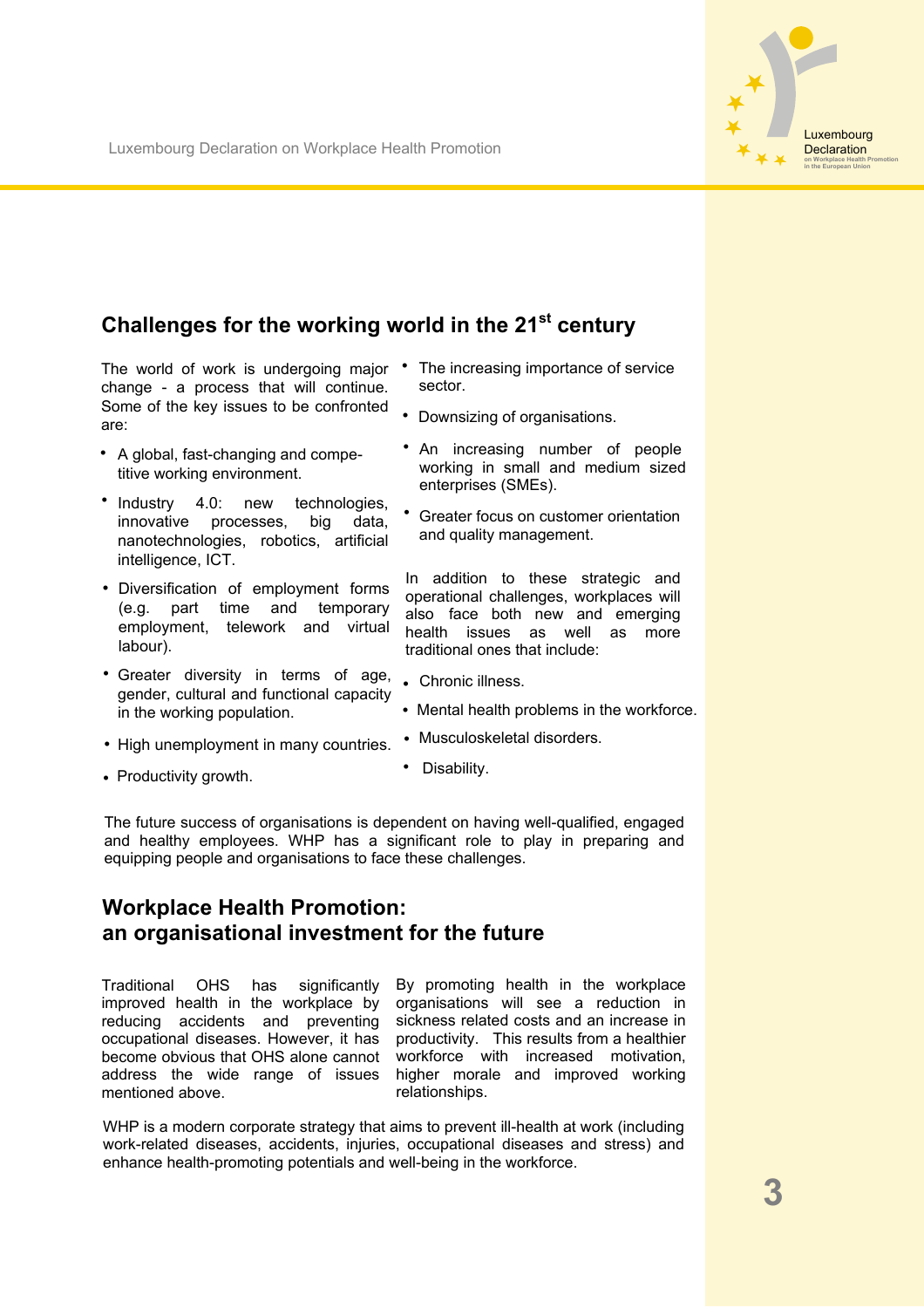#### **Workplace Health Promotion: healthy people in healthy organisations**

The workplace influences health and • disease in various ways. Work can cause ill-health if employees have to work in health-damaging working conditions, the available skills are inadequate, or the mutual support from colleagues is lacking. At the same time work can be a • resource for personal development and the enhancement of personal skills. WHP contributes to a wide range of work factors that improve employees' health. These include:

• Management principles and methods which recognise that employees are a necessary success factor for the organisation rather than only a cost.

- Leadership principles and a culture that promotes employee participation and encourages motivation and responsibility of all employees.
- Work organisation principles which provide employees with an appropriate balance between job demands, control over their own work, level of skills and social support.
- A personnel policy which actively incorporates health promotion issues.
- An integrated occupational health and safety service.

#### **Workplace Health Promotion: is evidenced-based and successful**

WHP is based on multisectoral and multidisciplinary co-operation and can only be successful if all key players are committed to it.

WHP can achieve the aim of "healthy people in healthy organisations" if it is oriented along the following guidelines:

- 1. All staff must be involved (participation).
- 2. WHP must be integrated in all important decisions and in all areas of organisations (integration).
- 3. All measures and programs must use a problem-solving cycle: needs analysis, setting priorities, planning, implementation, continuous control and evaluation (project management).
- 4. WHP must include both individual oriented and environment-oriented measures from a variety of fields. It combines the strategy of risk reduction with the strategy of the development of protective factors and health potentials (a balanced approach).